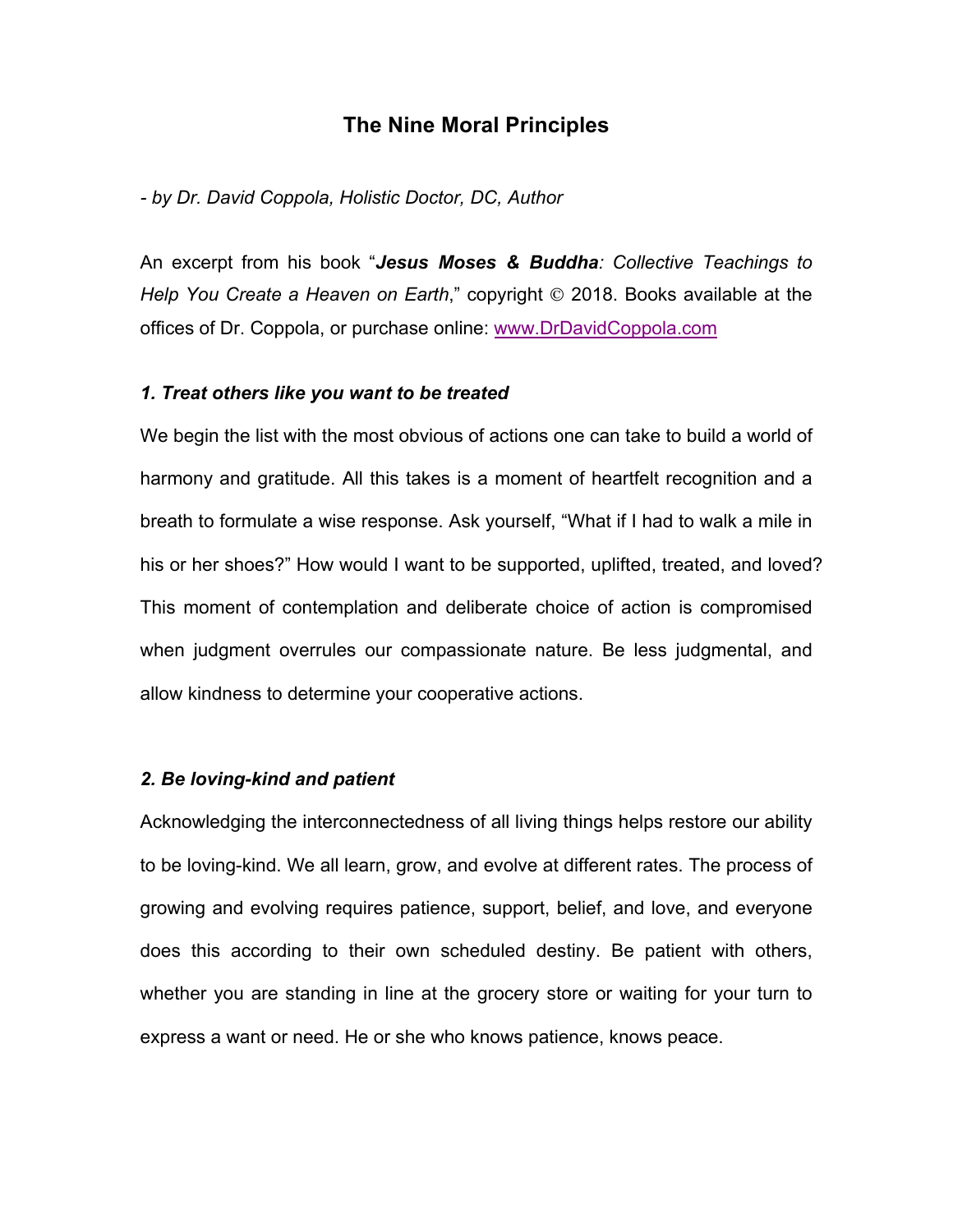## *3. Be tolerant and forgiving*

Do you realize how many different cultures and forms of upbringing have been established in this world, and how many ways there are to do things? Let us have a little more flexibility and understanding in all our human interactions. This is called tolerance. In order to personally experience a little leeway for our own ways, we must allow others to be themselves. It is paramount to freely forgive others' shortcomings. Selfish, rude, and mean criticism can be toxic to the whole world.

#### *4. Be humble and compassionate*

Being humble and compassionate are qualities that go hand in hand. No one is better than anyone else. Thankfully, people have different talents. In that light we can rationalize rank. Realize that modesty attracts sincere assistance from other kind, conscientious people in the world. Make the challenge of living in bliss easier for all! Help remove others' suffering and the world will become a happier place for everyone. That is the essence to, and means for practicing compassion.

## *5. Be conscious of your inner being*

Our inner being is linked to our limbic system, the place where emotions flow. It is a built-in guidance system. It has a direct line to God. When we have a gut feeling, the vibration of our true nature is telling us if we are in alignment, or not, with our contribution towards a greater good. When we are conscious of our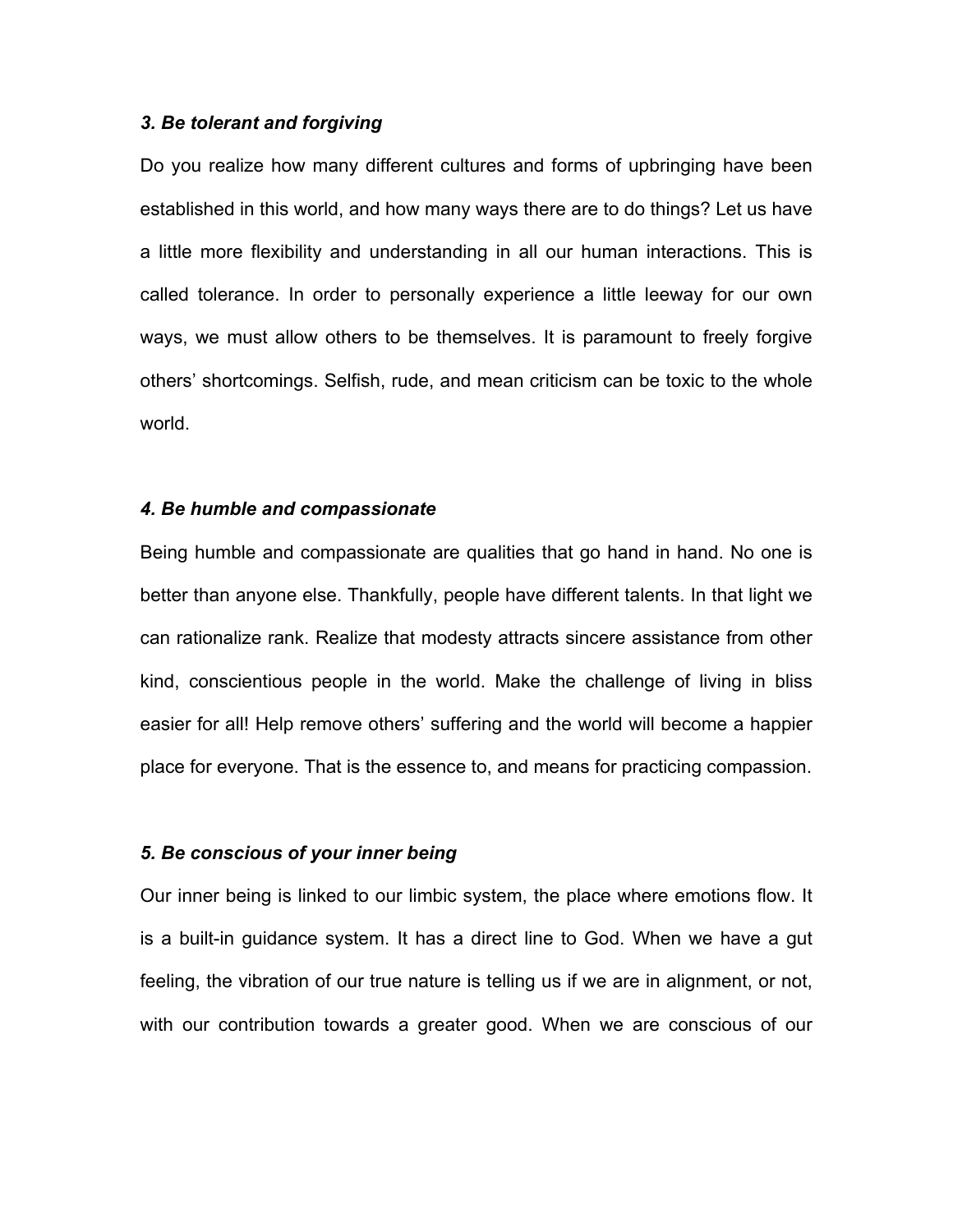inner being we create opportunities for win/win situations, which are the ideal results of all transactions.

#### *6. Choose to be happy and accept what is*

It is our nature to be happy. When we are happy, we are at peace, and we are comfortable in our bodies. And the good news is, we can decide to be happy. The way we reinforce this fabric of being is to accept what is, and follow Ghandi's advice to be the change you want to see in the world. When it comes to happiness, Ghandi's words are: "Happiness is when what you think, what you say, and what you do are in harmony."

#### *7. Honor and respect the dimensions of diversity*

This is a fundamental action for all of humanity to practice in order to create world peace. This principle fortifies the process of attaining the common goal of living in heaven on Earth. By imagining and acting in accordance with the reality of world peace one can establish their own heaven on Earth. And I guarantee it will be a sought-out planet for all kinds of loving, cooperative, sentient beings in the universe to visit. How exciting is that? Welcome to Earth, Mr. and Mrs. Alien…please let me show you around!

## *8. Be honest and loyal every day in every way*

This moral principle reminds us of the power and peace that honesty and loyalty bring to our daily lives; they facilitate peace of mind and a strong, confident